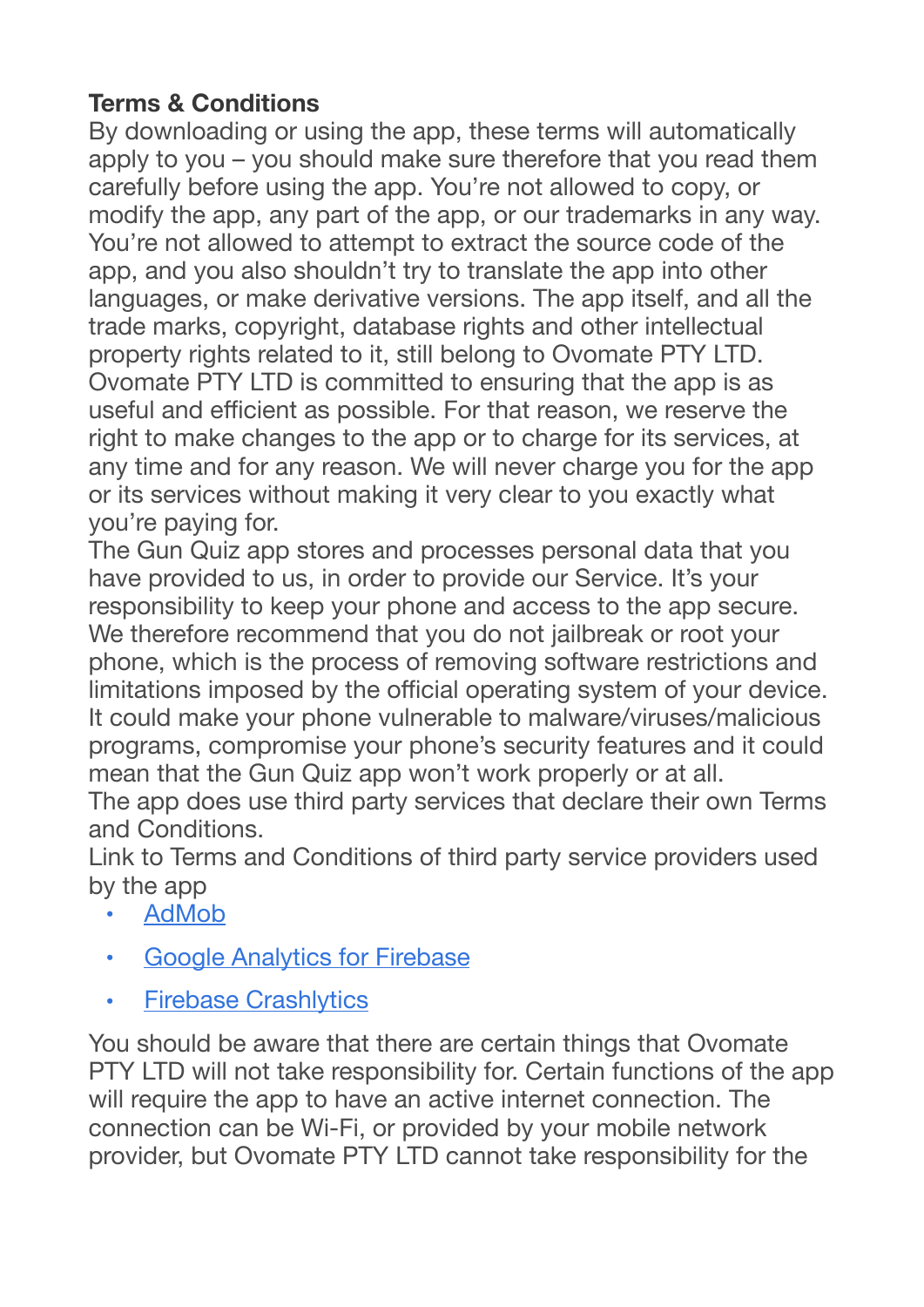app not working at full functionality if you don't have access to Wi-Fi, and you don't have any of your data allowance left.

If you're using the app outside of an area with Wi-Fi, you should remember that your terms of the agreement with your mobile network provider will still apply. As a result, you may be charged by your mobile provider for the cost of data for the duration of the connection while accessing the app, or other third party charges. In using the app, you're accepting responsibility for any such charges, including roaming data charges if you use the app outside of your home territory (i.e. region or country) without turning off data roaming. If you are not the bill payer for the device on which you're using the app, please be aware that we assume that you have received permission from the bill payer for using the app. Along the same lines, Ovomate PTY LTD cannot always take responsibility for the way you use the app i.e. You need to make sure that your device stays charged – if it runs out of battery and you can't turn it on to avail the Service, Ovomate PTY LTD cannot accept responsibility.

With respect to Ovomate PTY LTD's responsibility for your use of the app, when you're using the app, it's important to bear in mind that although we endeavour to ensure that it is updated and correct at all times, we do rely on third parties to provide information to us so that we can make it available to you. Ovomate PTY LTD accepts no liability for any loss, direct or indirect, you experience as a result of relying wholly on this functionality of the app.

At some point, we may wish to update the app. The app is currently available on iOS – the requirements for system(and for any additional systems we decide to extend the availability of the app to) may change, and you'll need to download the updates if you want to keep using the app. Ovomate PTY LTD does not promise that it will always update the app so that it is relevant to you and/or works with the iOS version that you have installed on your device. However, you promise to always accept updates to the application when offered to you, We may also wish to stop providing the app, and may terminate use of it at any time without giving notice of termination to you. Unless we tell you otherwise, upon any termination, (a) the rights and licenses granted to you in